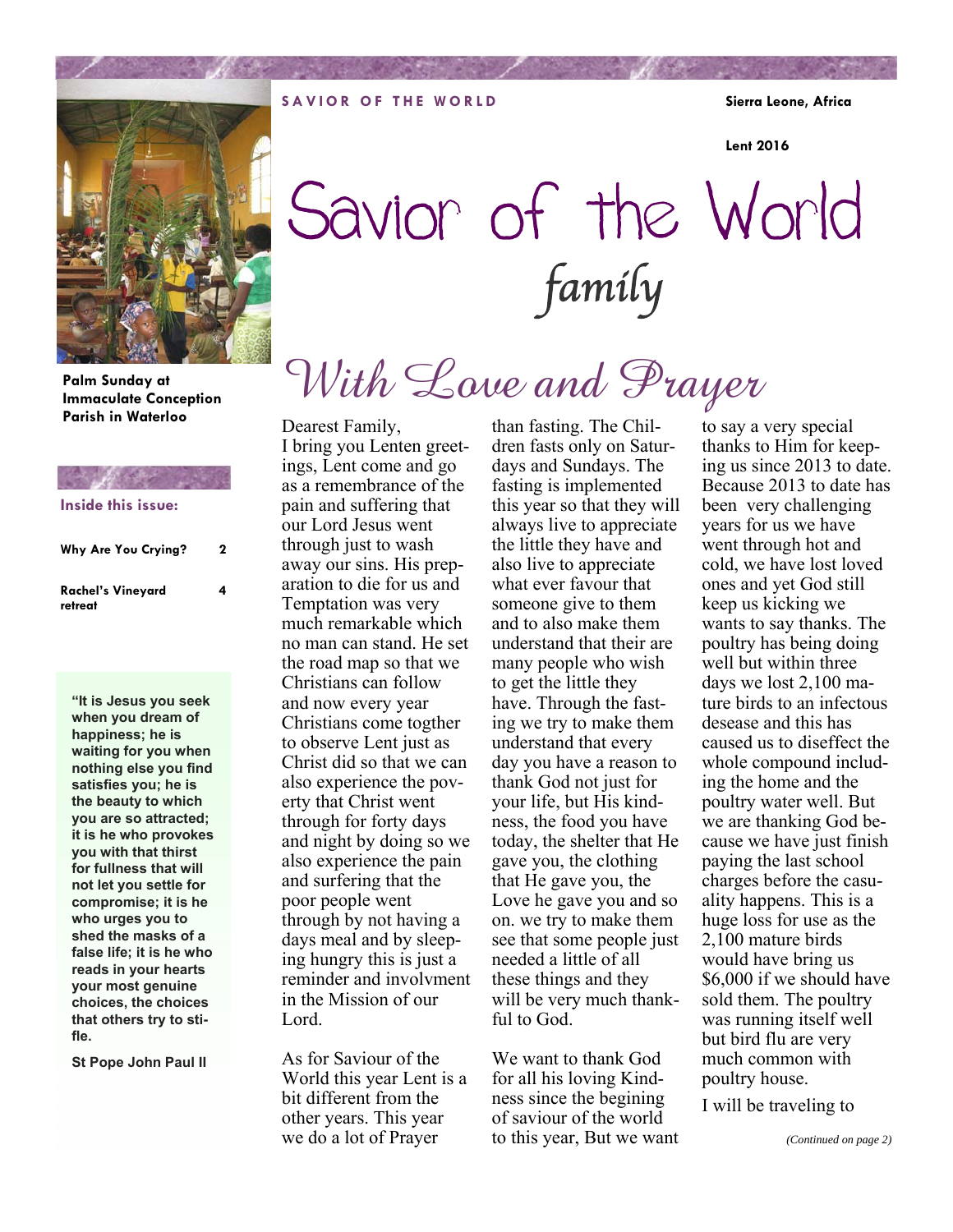## With Love and Prayer



**Some of our girls and boys at school in Waterloo** 



Ghana for a seminar on Ebola and other contageous diseases. Presently their is a break out of Lasser fever in the the Eastern part of the country. two people has

become victims now Social welfare is try to make sure that homes get the basic knowledge on

> how to prevent such dangerous diseases from spreading. When the

*(Continued from page 1)* Ebola virus hit some homes in the country by the time they notice how to handle it, it has already kill child care workers and children. We should have two representative at the seminar and i am traveling with Sia Komba while Kadiatu (kk) will be taking care of the home. I already bought our traveling ticket for both and i have made reservations. we wil be leaving on the 3rd April and returning on the 25th April so we will be staying for 21 days. I cant afford that staying cost we will really need assistance

of \$3500. Can someone help? Besides this, Saviour of the World is doing well in a whole. We want to say thanks to you and Your Families We love you and our prayers are with you. Praise to Jesus With love and prayer

Louisa and Children

## **Why Are You Crying?**

### *Dear Brothers and Sisters of the Savior of the World Family*,

May the Peace of our Lord Jesus be with you, now and always!

Dearest friends, I write this brief message during the year proclaimed by Pope Francis as a Year of Mercy.

You are no doubt aware that in the Holy Mass there is a moment when Jesus Christ, in wholehearted obedience to his heavenly Father, makes himself really and fully present.

This happens to be the moment when the priest says with reverence and humility the very same words that Jesus has said at the Last Supper: *Take this, all of* 

*you, and eat of it for this is my Body… Take this, all of you and drink from it, for this is the chalice of my Blood…* 

The prayer within which these words are nestled is called the Eucharistic Prayer. It is a prayer that begins with a brief dialogue between the priest and the peo-

**LAND REAL** Louisa asked him,

"Sir, are you crying because you are suffering so much?"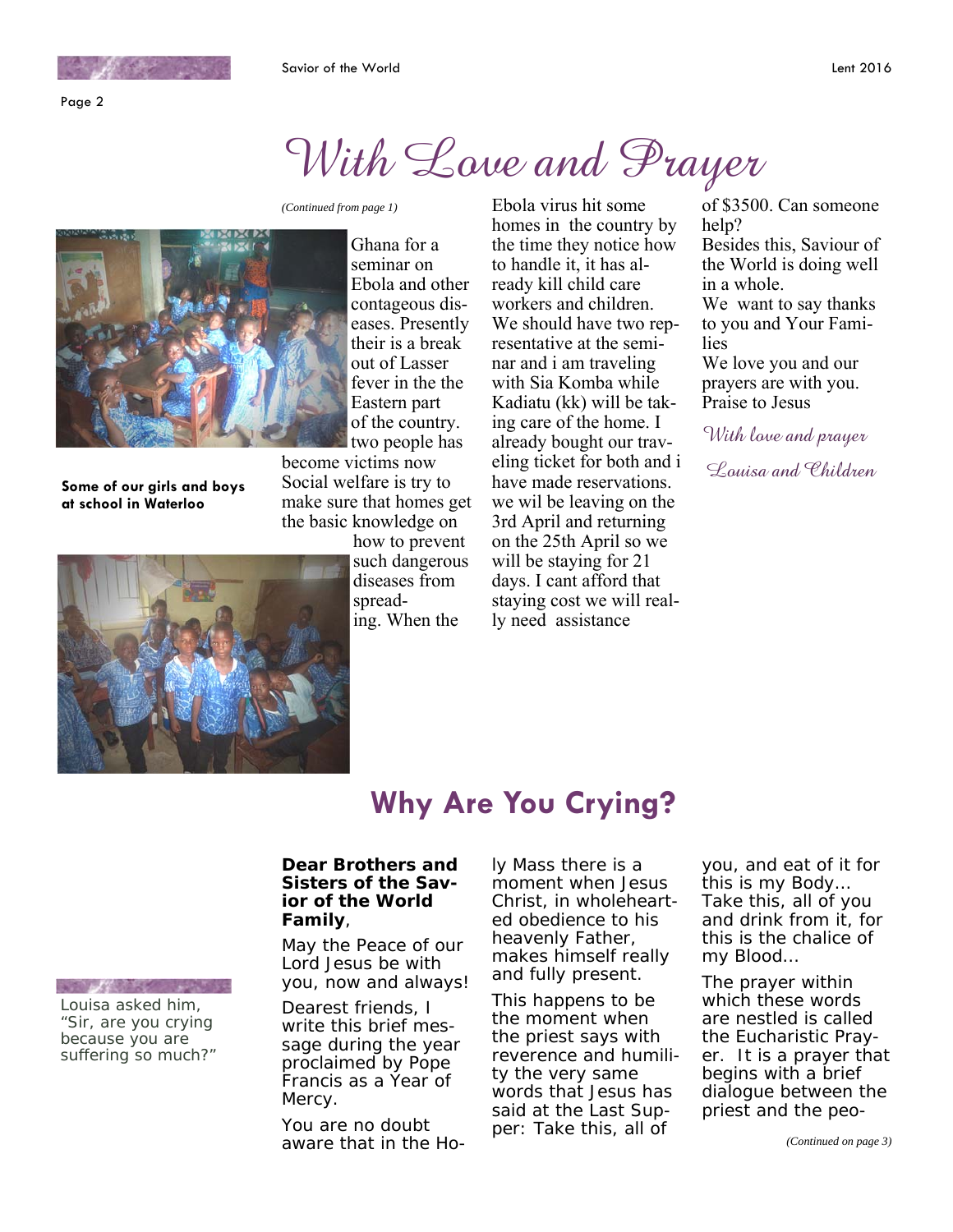Page 3

 $15 - 10$ 

## **Why Are You Crying?**

ple: *The Lord be with you. And with your spirit. Lift up your hearts. We lift them up to the Lord. Let us give thanks to the Lord our God. It is right and just.* This prayer is called the Preface; and it always concludes with the people and priest saying or singing together the *Holy, Holy, Holy.* 

Now I would like to present to you the Preface one finds in the Holy Mass that is celebrated for anyone and everyone in need. The need may be spiritual, material, physical, mental, emotional – anyone who at the moment is a needy person is the one for whom the people pray during this Mass.

The first part of the prayer is as follows:

*It is truly right and just, our duty and our salvation, always and everywhere to give you thanks, Father of Mercies and faithful God.* 

*For you have given us Jesus Christ, your Son, as our Lord and Redeemer.* 

*He always showed compassion for children and for the poor, for the sick and for sinners, and he* 

*(Continued from page 2) became a neighbor to the oppressed and the afflicted.* 

> *By word and deed he announced to the world that you are our Father and that you care for all your sons and daughters.*

This was the Preface I was singing today here in East Africa… it brought my memory back to a particularly precious moment in Sierra Leone very soon after the rebels surrendered their arms to end the Blood Diamond War. Louisa Aminata was nineteen years old. Together with her cousin, Mariama and sister, Kadiatu, Louisa went to a refugee camp where everyone – men, women and children – were missing hands, arms, feet and legs because the rebels had completely amputated them with vicious slashes of their machetes.

It was a time when Louisa and her family did not have donors, sponsors or benefactors: she had not yet begun to organize a Savior of the World family for children whose parents had suffered death at the hands of these same rebels. With the little her family had, she managed to convince

market people to give her a sack of rice about 50 kilos or so, and then she changed all the money she had into American money – all in one-dollar bills.

Then accompanied by her sisters, she returned to that "amputee" camp. They wanted to assure themselves that they had enough for everybody. So they gave each a carefully measured amount of rice and a one-dollar bill from the USA.

Louisa was noticing that this was a very emotional moment for the people. One man began sobbing with copious tears.

Louisa asked him, "Sir, are you crying because you are suffering so much?"

The man responded, "Not at all… I am crying because I am thanking God. With this money and rice you have given me I can take a holiday from begging for two entire weeks!"

Jesus intends to invite all of us to an eternal holiday in heaven. But we must remember that there will be a moment when again he is really and finally present to us. It will be a moment when all of





**A very young Louisa, newly baptized into the Catholic faith, along with her cousin, Mariama, and her friend, Bai, distribute rice to the amputees.** 

**AND AND MELTING AND SHELF**